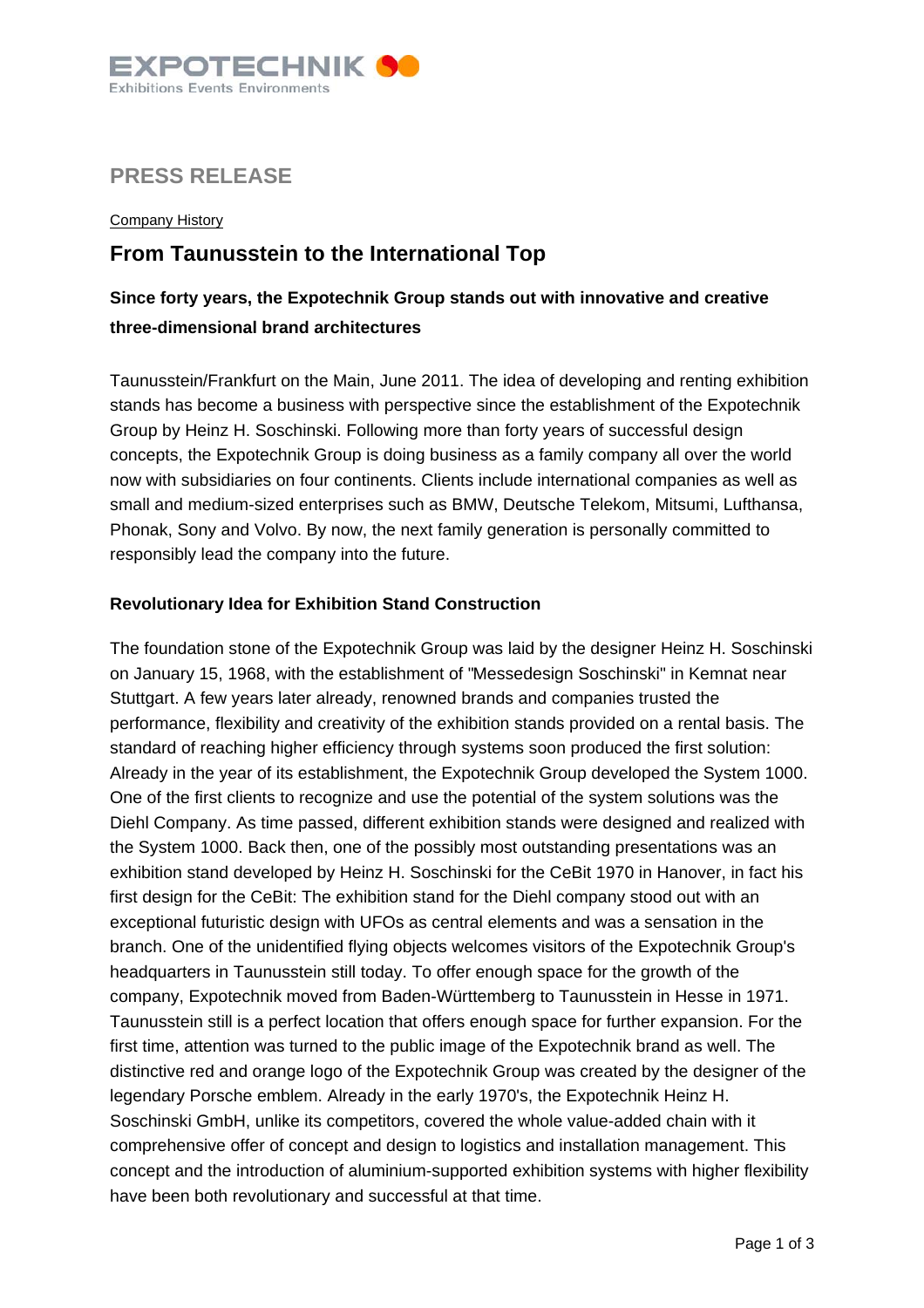

## **PRESS RELEASE**

### **From Taunusstein to the International Top**

In 1982, Heinz H. Soschinski founded the Expotechnik Contracts Ltd. in Great Britain, thus started to position his company on the international market. The GmbH located in Taunusstein becomes headquarters of the Expotechnik Group which disposes of subsidiaries all over the world. In 1988, Heinz H. Soschinski gets his brother Peter W. Soschinski on board. They decide to fully cease the chances by working together and extending their business. Peter W. Soschinski achieves impressive results within only a few years and the strategic decision of expanding to international locations turns out to be right: Taking the big leap across the pond is successful – Atlanta, headquarters of the client GE Medica, becomes the control center for Expotechnik's business in the USA. German companies including Schott and manroland commission the company with international trade show projects as well. At the same time, more and more new products and solutions are developed such as the 80A and 80B stand systems, the modular Alpha counter series as well as the Concept 6 and Concept 8 display and wall systems. By the end of the 1990's, Expotechnik opens locations in Melbourne and Singapore. After the turn of the millennium, the expansion process continues at rapid pace with the opening of three subsidiaries on the Asian continent: in Tokyo and in Sydney, followed by the Expotechnik Co. Ltd. launched in Shanghai in 2003. The last move in the company's global expansion process so far is the opening of another location in Las Vegas in 2006 and the establishment of the Expotechnik México S.A de C.V in Mexico City. Clients appreciate the expansion process, since the Expotechnik Group is available in the important new markets now thanks to its subsidiaries which offer the exact quality its clients are used to. Unlike its German competitors, the provider also realizes projects for exhibitions in foreign countries without any difficulty, even on short notice.

#### **New Generation Continues Successful Course**

Family companies are the most common type of business in Germany. On top of that, they stand for high levels of sustainability, stability and reliability. Heinz H. and Peter W. Soschinski also pursue these values. It is not a matter of course that the business was successfully passed from one family generation to the next. In the case of the Expotechnik Group it is a success story. It starts in 2001 with Julia C. Soschinski joining the company as designer. Today, she still supports Expotechnik as key-account manager. Alexander D. Soschinski also starts his career at the Expotechnik Group as key-account manager in 2002. In 2004, Philip A. Soschinski takes over business development in Atlanta; Alexander D. Soschinski is assigned General Manager in Shanghai. One year later, Patrick O. Soschinski takes over responsibility for the business development of the Expotechnik Group in Taunusstein. After the turn of the millennium, the development of new products further progresses and the company launches in-house developments such as the 'Ultra Small